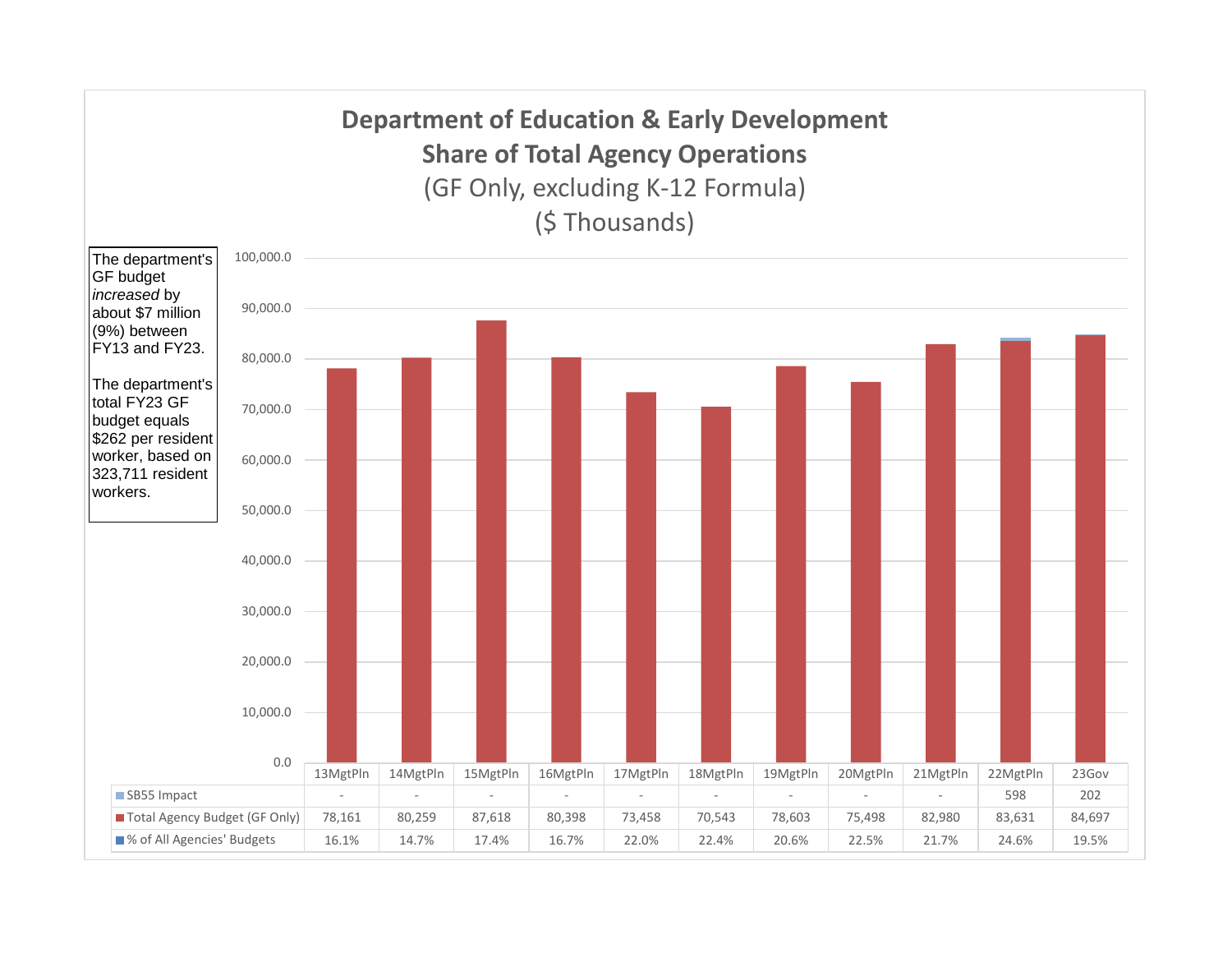

## *Legislative Finance Division*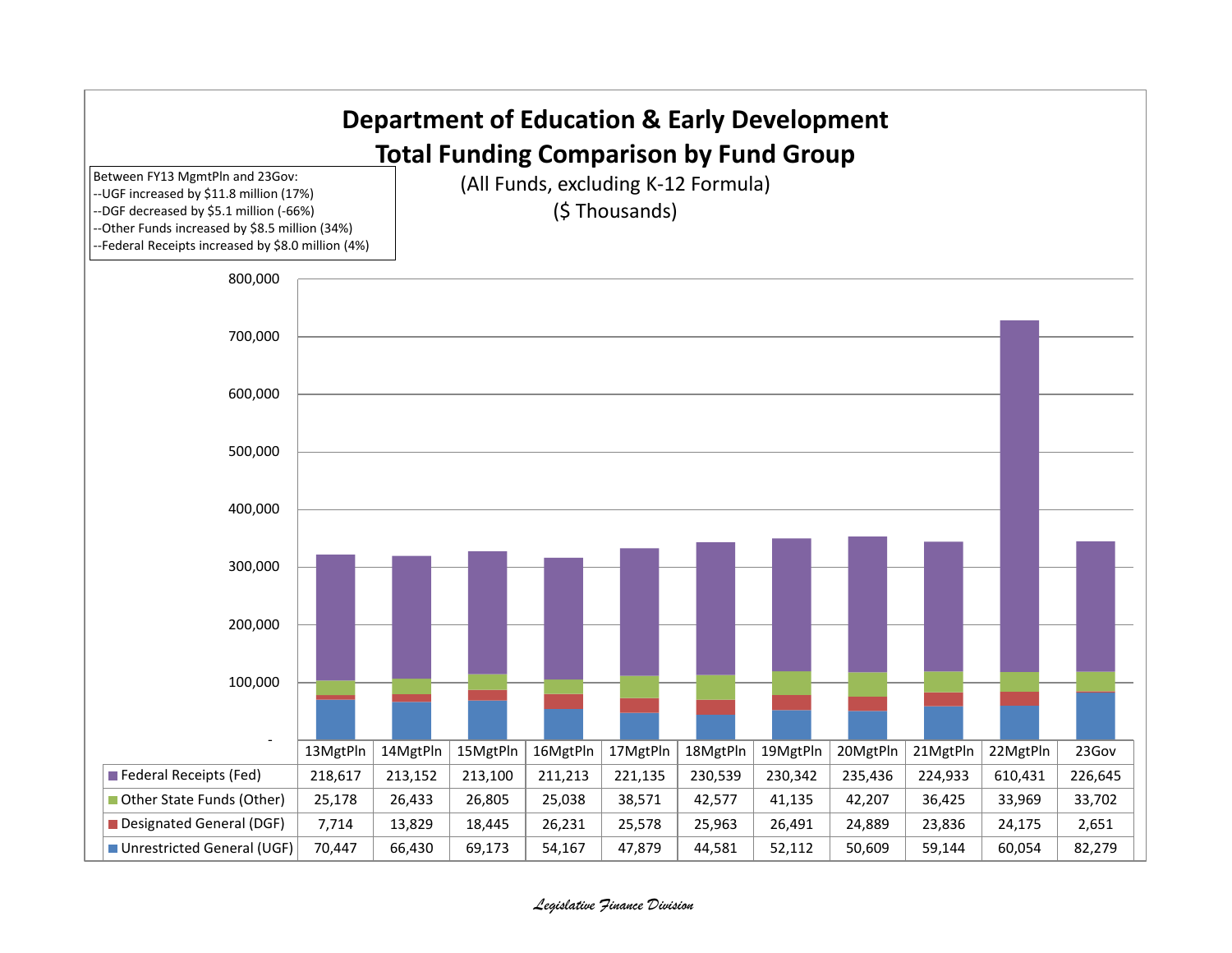